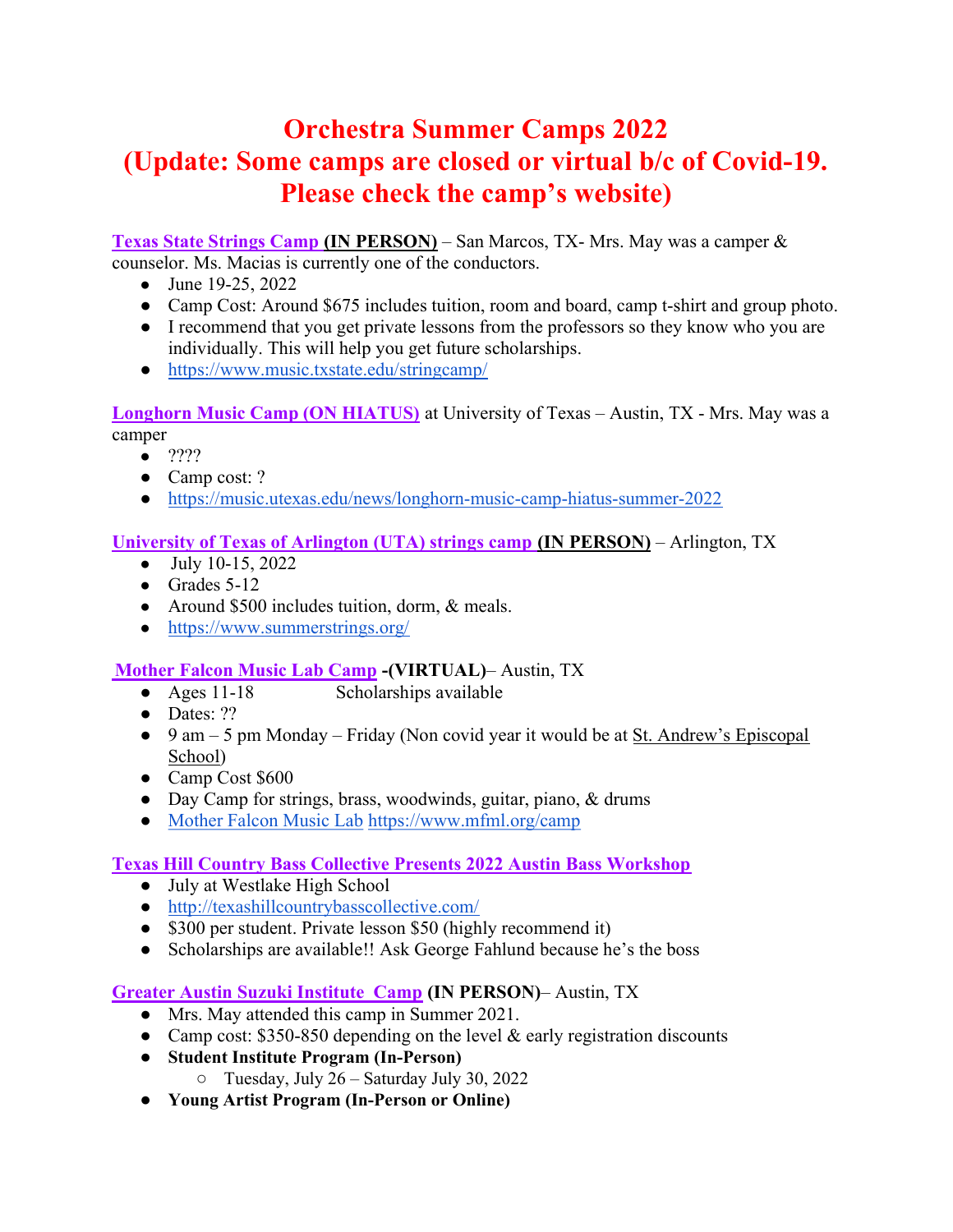- Saturday, July 23 Saturday July 30, 2022
- http://austinsuzukiinstitute.com/

#### Texas Tech Orchestra Camp (IN PERSON)– Lubbock, TX

- July 3-9, 2022
- Camp cost: \$370 Tuition and/or On campus housing with food \$370
- https://www.depts.ttu.edu/music/ttuboc/

#### Baylor University String Camp (Postponed until 2022)–Waco, TX

- MS orchestra camp: June 19-25, 2022
- Around \$590
- http://www.baylor.edu/busmc/

#### Sam Houston University Strings Camp - Huntsville, TX

- June 12-16, 2022
- https://www.shsu.edu/academics/music/camps/orchestra.html
- $•$  \$400

#### Stephen F. Austin Strings Camp - Nacogdoches, Texas

- Camp: Sunday, June 26-Saturday, July 2, 2022.
- Deadline for registration: June 16, 2022.
- Camp Cost: Around \$450 includes tuition, dorm, & food
- If you made it to region or state orchestra, you get a discount.
- One of my good orchestra friends is the camp director.
- o http://www.music.sfasu.edu/outreach.php?link=stringscamp

#### Texas Christian University - Fort Worth, Texas

- Only band camps are offered. Check the website if it's updated.
- July
- \$170 for tuition only from 9 am -4:30 pm
- https://finearts.tcu.edu/music/events-and-programs/summer-camps/tcu-string-workshop/

#### Texas Cello Academy & Festival – University of Texas at Arlington, TX

- $\bullet$  July ??
- Around \$??? (Mabey email camp director)
- Ages 9-13 for junior camp or ages 14-adult for senior camp ○ http://texascelloacademy.org/#Texas%20Cello

#### West Texas A&M University school of summer camps-Canyon, TX

- Has not been updated in a while
- Chamber Music Strings Camp: June
- Around \$525 Tuition
- Chamber Music Camp

#### Texas Lutheran University

- CANCELLED
- www.tlu.edu/sma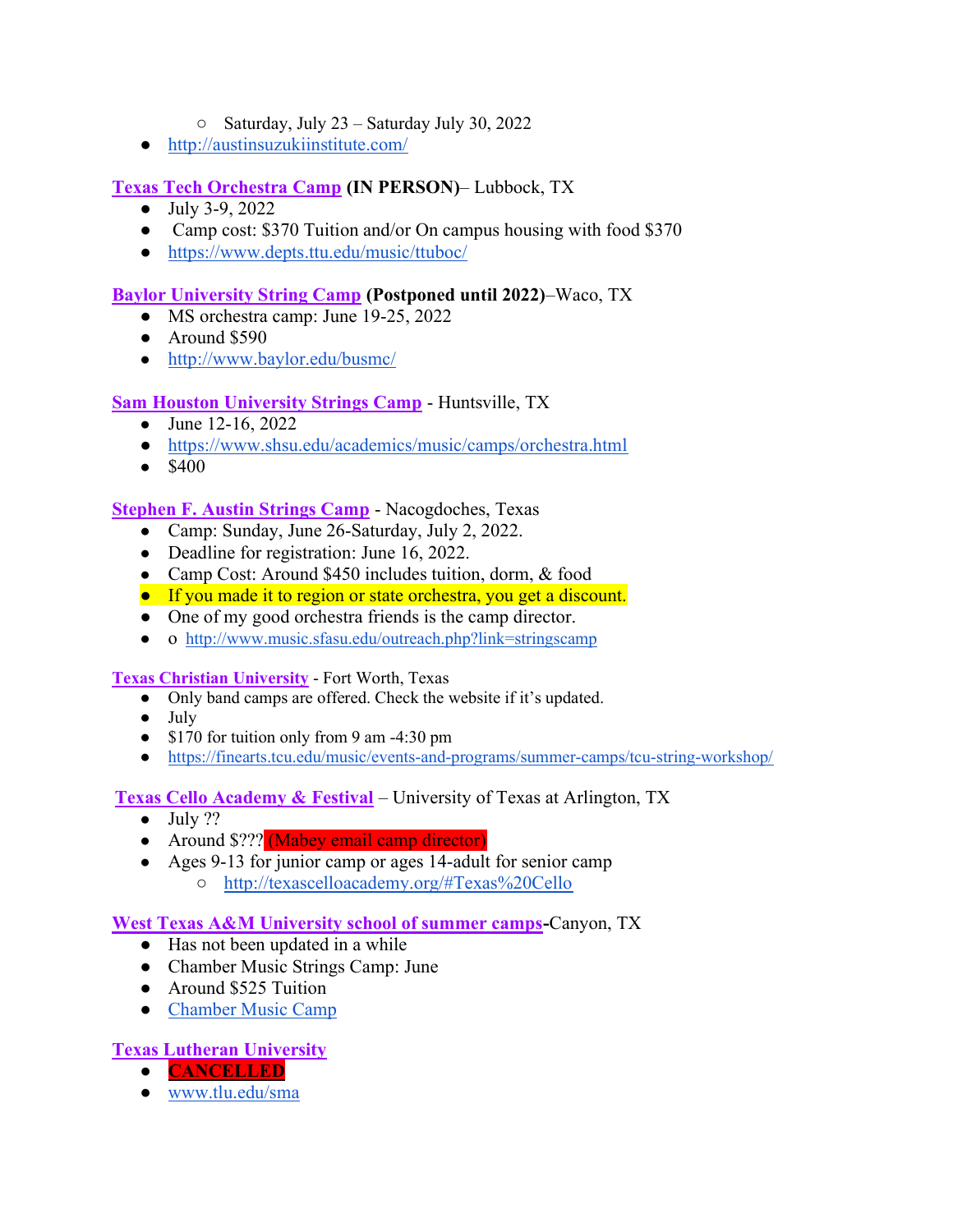#### University of North Texas

- Has not been updated in a while
- One of the best music colleges in Texas.
- www.music.unt.edu
- Summer Workshops | Strings

#### Round Top Festival - 6 weeks camp

- Age: 17-32
- Auditions required VIDEO ONLY
- Very good camp
- Festival dates:
- Arrival: Sunday, June 6, 2021
- Departure: Sunday, July 18, 2021
- Summer Institute Round Top Festival Institute

# Website of various orchestra camps in USA:

#### Carnegie Hall Summer Festival in New York:

- You have to pass the audition to make it in.
- http://www.johnsonstring.com/summer01/SUMMER\_CAMPS06.htm#MI

Mark Wood Rock Orchestra Camp Mrs. May went to this camp in the summer of 2016 & 2017 and it was awesome. I highly recommend it.

- July
- MidAmerica Nazarene University Olathe, KS
- Around \$1,350 includes tuition, dorm, & food
- Open to musicians & singers from age 13 to adult. Intermediate, advanced, & pro-level
- $\bullet$  Scholarships are available. Early registration = discounts
- https://www.mwroc.com/

#### Luzerene Music Center – New York.

- CHAMPS participants usually go to this camp.
- $\bullet$  4 weeks camp?
- Lake Travis HS kids usually go to this camp.
- http://www.luzernemusic.org/ Scholarships available especially for basses.

#### Annie Moses Summer Music Festival – Brentwood, Tennessee Julliard & Christian Family run camp. Amazing people. Mrs. May performed with them in December 2018.

- July
- Upper Division \$1,350 (Ages 11-21) includes lodging & food
- Younger Division \$600 (ages 6-10) Day Camper
- https://anniemosessummermusicfestival.com/

#### Greenwood Music Camp - Cummington, Massachusetts

● https://www.greenwoodmusiccamp.org/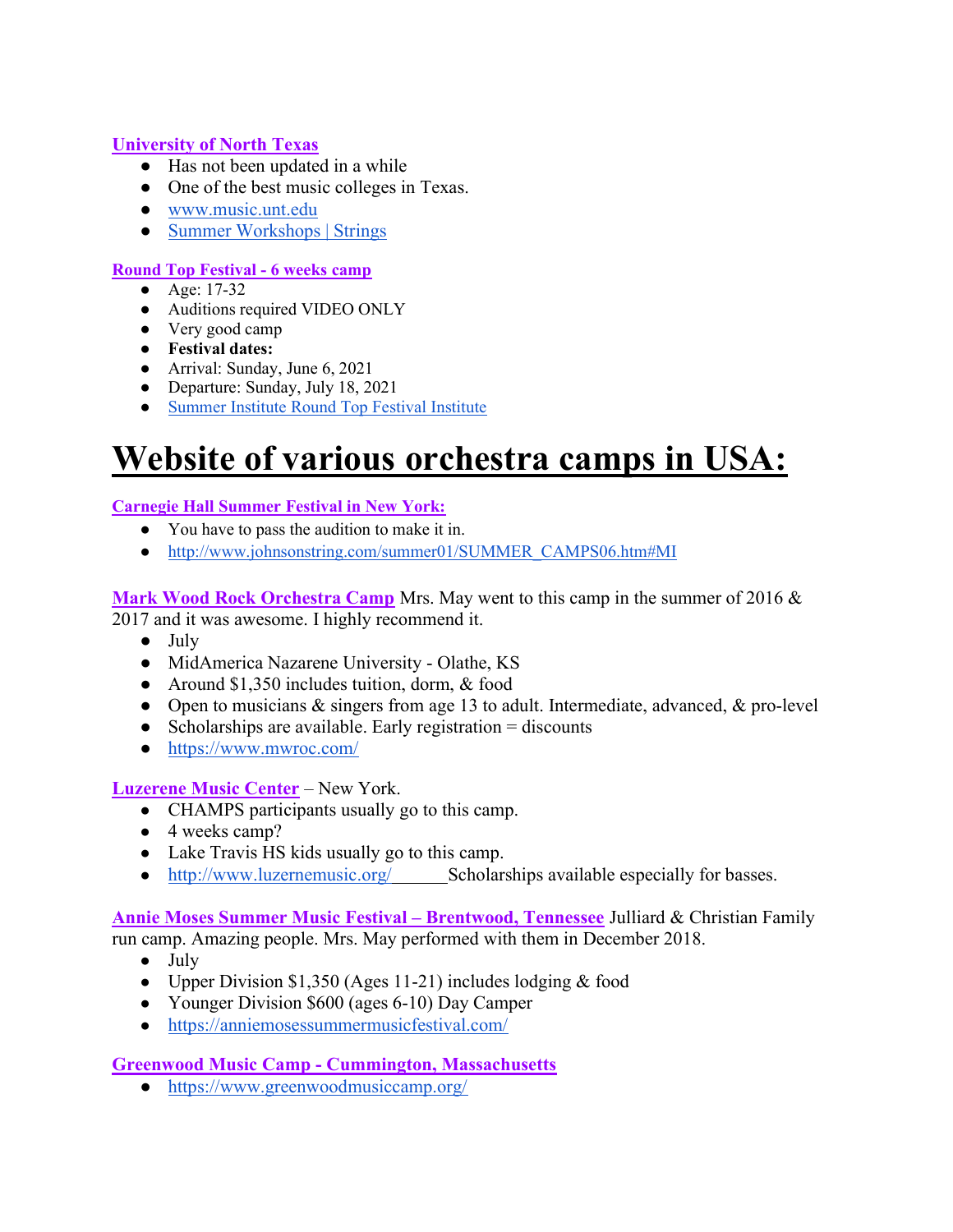#### Oklahoma State University Camp - Oklahoma

- VIRTUAL. All sessions through Zoom
- July 5-9, 2021
- \$100 private lessons included
- https://musiccamp.okstate.edu/

#### Heifetz Program for the Exceptionally Gifted at Mary Baldwin University in Staunton, Virgina

- Age Range: 14-30 years old
- IN PERSON/HYBRID/VIRTUAL Camp 2021
- Depending on the programs: \$500-\$6,000
- https://heifetzinstitute.org/
- https://heifetzinstitute.org/institute/heifetzpeg/

## Extracurricular Music Opportunities!

University of Texas Austin Strings Project – Mrs. May was in the program for 10 years.

- Starts in the fall semester
- They start beginners as young as 5 years old in strings, guitar, & harp.
- https://stringproject.music.utexas.edu/

Austin Youth Orchestra – Mrs. May was in AYO in high school. Several LTISD students attend AYO too. Ms. Macias is one of the conductors.

- http://www.austinyouthorchestra.org/
- Meet on Monday night. Make sure you audition. \$20 to audition.

#### Austin Cello Choir

- o Several LTISD cellists attend this fun opportunity with Mr. Tony Rogers.
- o http://www.austincellochoir.com/

#### Austin Chamber Music Center

o Chamber is a small ensemble group where each individual gets to shine & receive attention. Mrs. May attended ACMC too.

o http://austinchambermusic.org/

#### Austin Civic Orchestra: Austin Chamber Music Program

- By nominations only
- http://austincivicorchestra.org/2019/12/05/amster-chamber-music-program-percussion/

### Competitions: (I recommend that you ask your private lesson teachers for

recommendations)

- Coltman Chamber Music Competition
	- https://austinchambermusic.org/coltman/
- Starlight Symphony Young Artist Concerto Competition
	- https://www.starlightsymphony.org/young-artist-competition/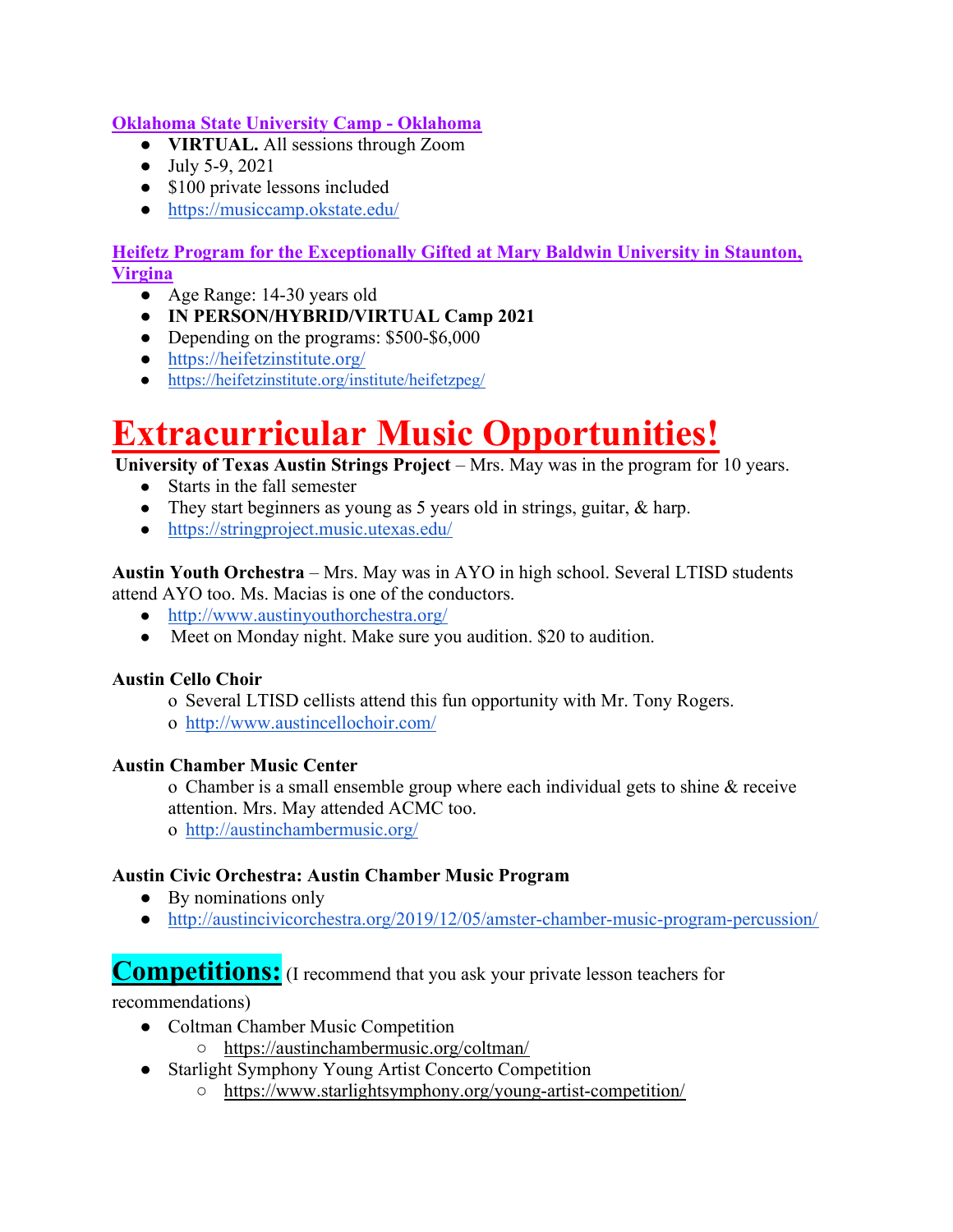- Young Texas Artist Music Competition
	- https://www.ytamc.com/
- Asian American Cultural Center Young Musicians Festival
	- http://www.asianamericancc.com/
- Wednesday Morning Music Club
	- http://musicclubaustin.org/awards/
- **Blackerby Young Artists Competition** 
	- https://www.blackerbyyoungartists.org/
- Menuhin Competition 2021
	- https://2021.menuhincompetition.org/
- Symphony of the Southeast Texas Concerto Competition
	- https://sost.org/about-us/concerto-competition/
- Sphinx Competition
	- https://www.sphinxmusic.org/sphinx-competition/
- The American Protégé International Competition of Romantic Music
	- https://americanprotege.com/rom/
- The American Protégé International Concerto Competition
	- https://americanprotege.com/con/
- The American Protégé International Music Talent Competition
	- https://americanprotege.com/talent/
- The American Protégé International Piano and Strings Competition
	- https://americanprotege.com/ps/
- Juanita Miller Concerto Competition
	- https://www.tasovolunteers.com/jmcc\_-new-template
- Lynn Harrell Concerto Competition Sponsored by the DSO ○ https://app.getacceptd.com/mydsolhcc
	-
- **Music Teachers' National Association Competitions** 
	- https://www.mtna.org/MTNA/Engage/Competitions/Competitions.aspx
- National YoungArts Foundation
	- https://www.youngarts.org/apply
- National YoungArts Foundation
	- https://composersforum.org/education/nextnotes/
- Vernell Gregg Young Artist Competition
	- https://www.lewisvillesymphony.org/vernell-gregg-competition
- VSA International Young Soloists Award Program
	- https://www.dallassymphony.org/community-education/dso-teens/competitions/

## Private Lesson Teachers:

#### Violin/Viola private lesson teachers:

- Emma Martin (drives to the schools)
	- Lives in the Lakeway/Bee Cave area
	- Austin Symphony Violist
	- Offers virtual lessons
	- littlevenus28@gmail.com
	- $0.316 992 7183$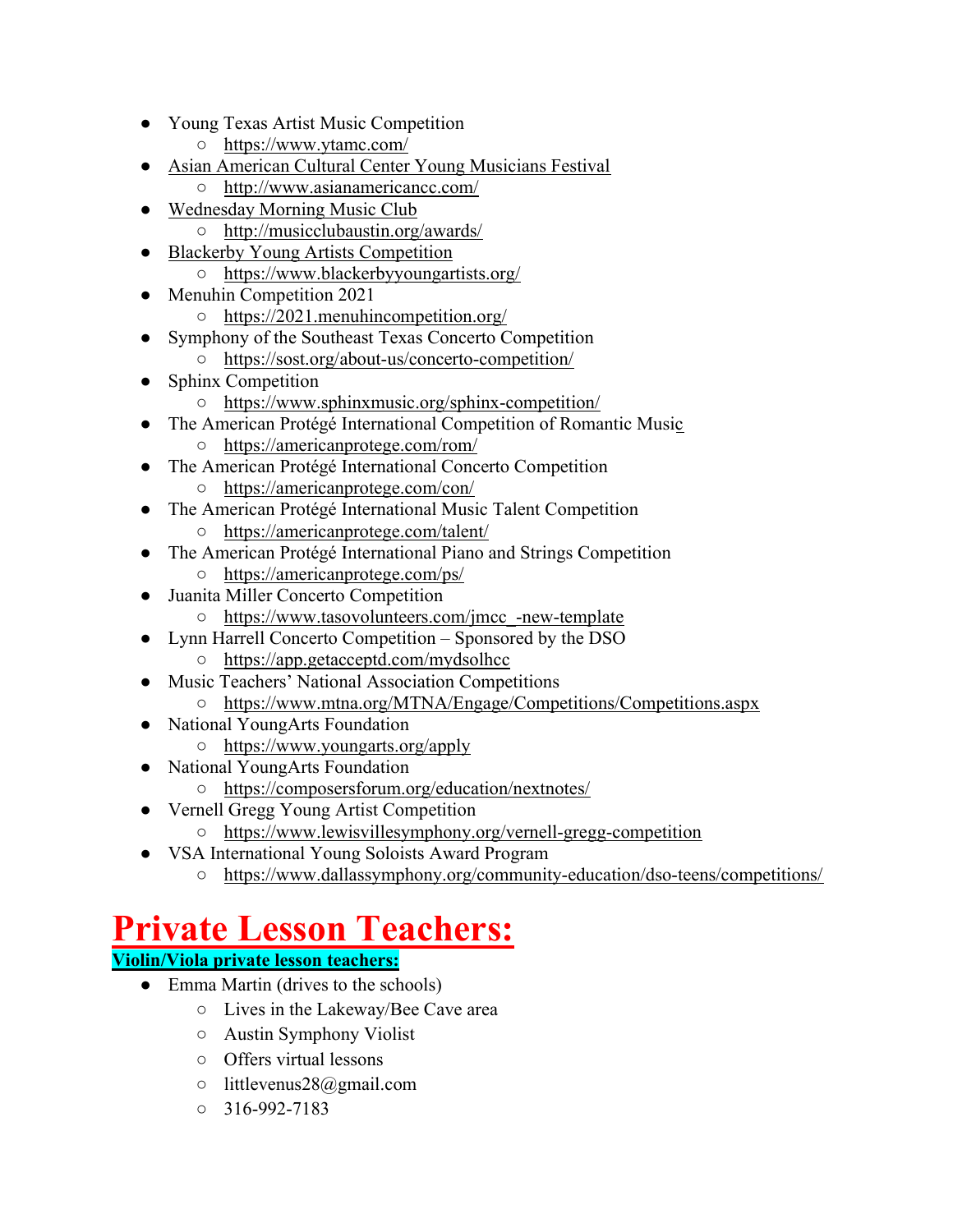- Completed LTISD Background Check
- Emma Funderburk (drives to the schools)
	- Funderburkstringstudio.com
	- funderburkstringstudio@gmail.com
	- $0.310 592 5711$
	- Completed LTISD Background Check
- Andrew Noble (drives to the schools)
	- http://nobleviolin.com/
	- $0.512 517 7101$
	- $\circ$  andrewwnoble@gmail.com
	- Offers virtual lessons
	- Completed LTISD Background Check
- Dr. Sara Driver (drives to the schools)
	- Currently not accepting new students
	- 512-922-3803
	- violadriver@gmail.com
	- Offers virtual lessons
	- Completed LTISD Background Check
- Eldar Hudiev
	- 831-324-3535
	- o hudiev@yahoo.com
	- https://worldartco.wixsite.com/violin-lesson-austin
	- Offers virtual lessons
	- Completed LTISD Background Check
- Linda McArthur (Lives in Bee Cave area)
	- Former orchestra director of Bailey MS
	- MusicStudio263@gmail.com
	- Offers virtual lessons
- John Holguin
	- johnmholguin@gmail.com
	- Offers virtual lessons
	- Parents have to drive to studio (lives in Oak Hill Y South Austin)
- Leah Nelson
	- leahceleste@gmail.com
	- Parents have to drive to studio
	- Offers virtual lessons
- Dr. Amy Harris
	- Parents have to drive to studio (lives close to 183 & IH35)
	- Offers virtual lessons
	- violingrad@gmail.com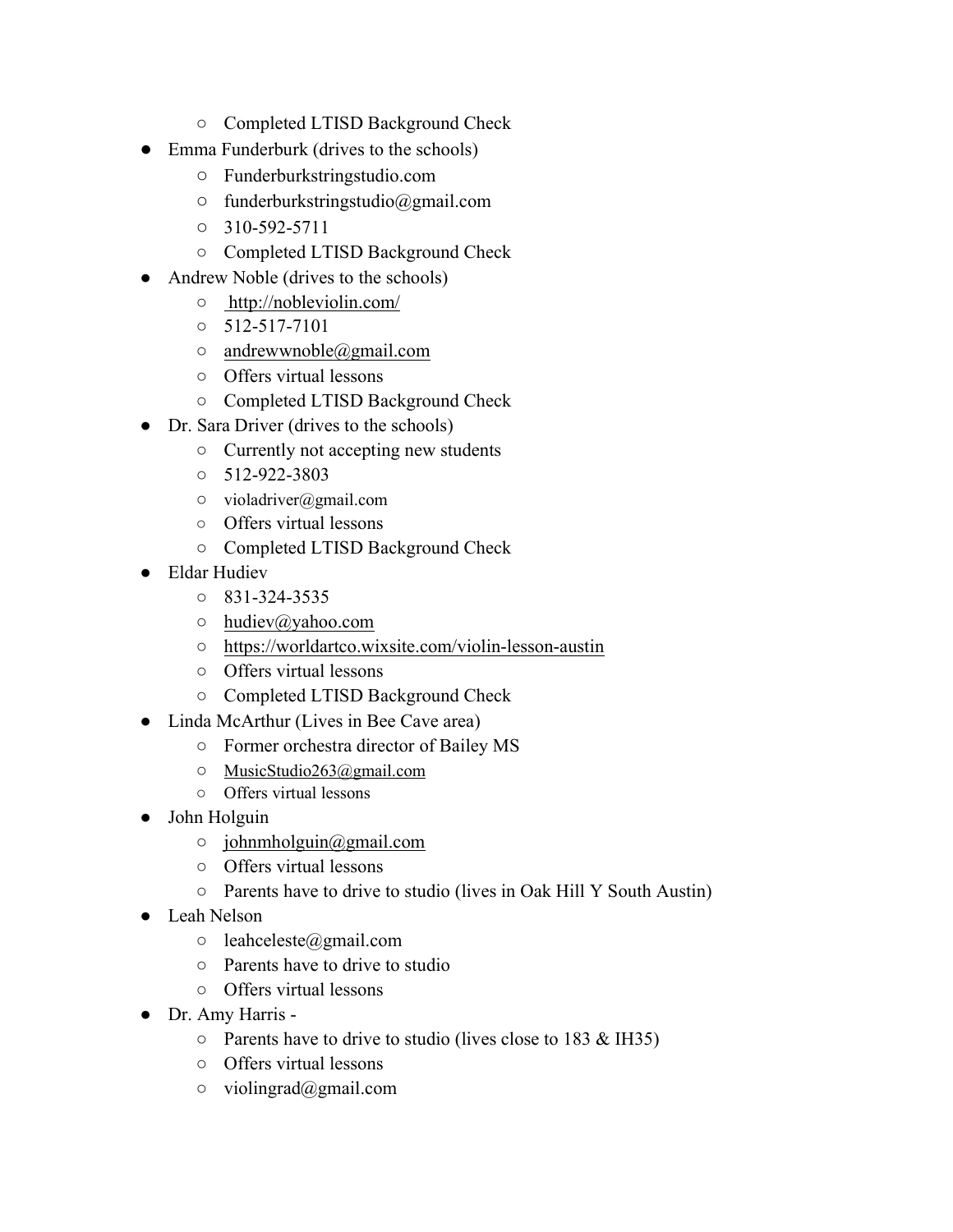- Alex Caplis Tutle (lives in Oak Hill Y (South Austin)
	- https://alexandracaplistuttle.musicteachershelper.com/home
	- $0.210 380 6016$
	- actformusic@yahoo.com
	- Offers virtual lessons

#### Cello private lesson teachers:

- Jamey Hungerford (available at all LTISD schools & Lakeway studio)
	- hungerfordmusic@gmail.com
	- cell: 616-644-7079
	- https://www.facebook.com/hungerfordmusic/
	- https://www.instagram.com/hungerfordmusic/
	- Offers virtual lessons
	- Completed LTISD Background Check
- Ms. Emily Thiele
	- emt70@txstate.edu
	- Completed LTISD Background Check
- Hector Moreno (drives to the school)
	- $0.512 369 9534$
	- $\circ$  cellonoir@gmail.com
	- Completed LTISD Background Check
- Ashley Wang
	- $\circ$  (806) 570-1020
	- www.ashleywangmusic.com
	- ashley.wang26@gmail.com
	- Parents must drive to North Austin studio for lessons
	- Currently only offering virtual lessons
	- Completed LTISD Background Check
- Dr. Liz Lee, professor at Texas Lutheran University (drives to the schools)
	- lizleemusic@gmail.com
	- cell: 512-569-0694
	- https://www.lizleeworld.com/index.html
	- Offers virtual lessons
	- Completed LTISD Background Check
- Dr. Shu-Yi Scott
	- 249-5526 or 914-7993
	- https://www.shuyicello.com/
	- have to drive to a studio in North Austin (Mrs. May's former cello teacher.)
- Dr. Karla Hamelin, professor at Texas State University
	- Parents have to drive to studio in South Austin
	- https://www.music.txstate.edu/facultystaff/bios/hamelin.html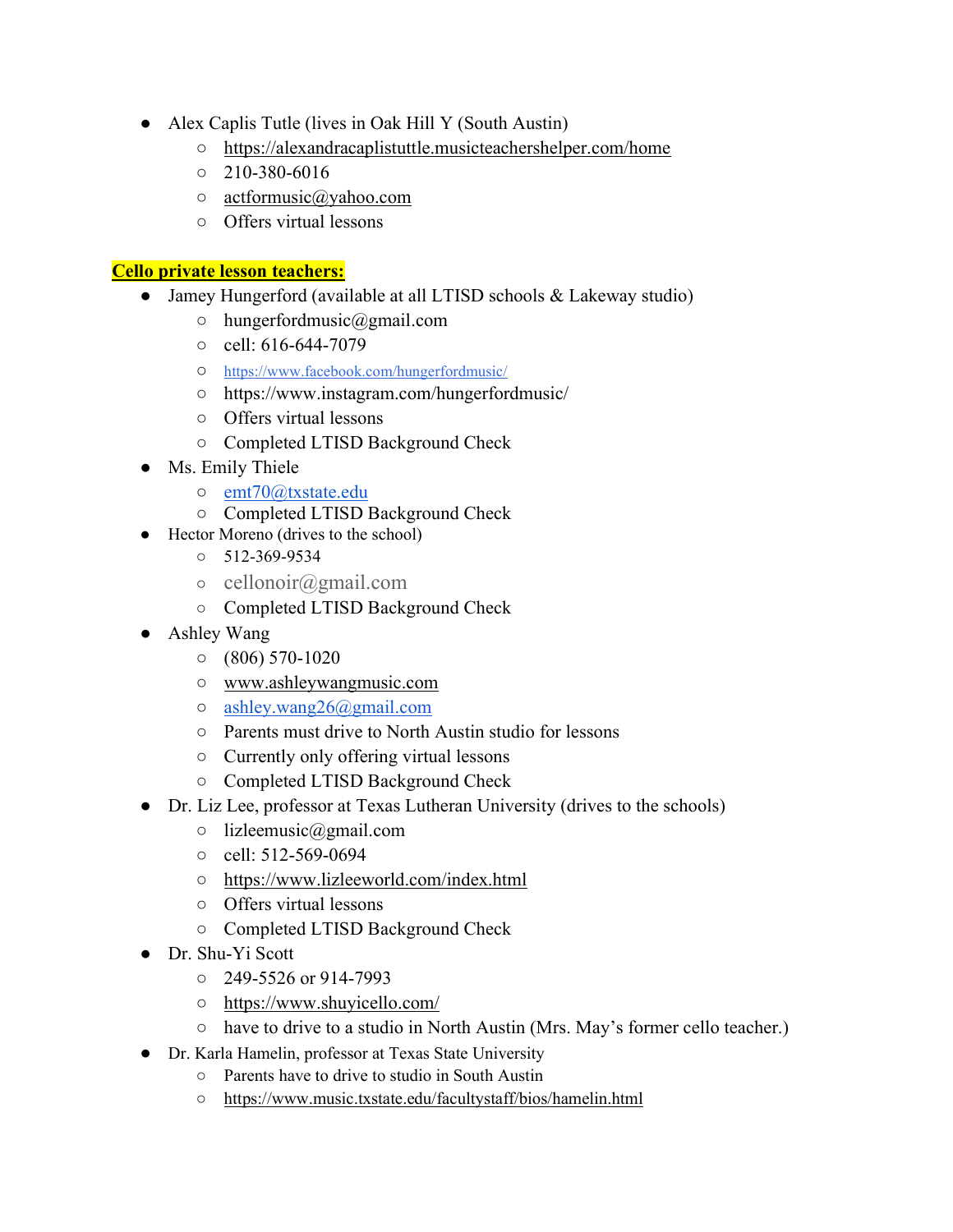- 512-497-6589
- Offers virtual lessons
- karlamhamelin@gmail.com
- Mrs. Man May
	- If you are not Mrs. May's students, then you can hire her as your private lesson teacher.
	- Parents have to drive her house in Bella Colinas neighborhood in Bee Cave, TX.
	- o maym@ltisdschools.org
- https://www.cellocentraltexas.com/
	- List of cello teachers in the Austin Area

#### Bass private lesson teachers:

- Ali Cook (Drives to the school)
	- alicook.music@gmail.com
	- Completed LTISD Background Check
- Ms. Anna Macias
	- maciasa@ltisdschools.org 512-533-6161
	- have to drive to LTHS
	- Completed LTISD Background Check
- Mr. George Fahlund
	- geo.fahlund73@gmail.com
	- StudioG-ATX, Owner. | Texas HillCountry Bass Collective, Director
	- http://www.studiogatx.com/
	- http://www.texashillcountrybasscollective.com/
	- $O \quad (512)406 1412$
	- Offers virtual lessons
	- Completed LTISD Background Check
- Mr. Josue Martinez
	- jmartinez3@eanesisd.net
	- cell: 956-792-1507
	- Parents must drive to his studio in Oak Hill Y South Austin
	- Offers virtual lessons
- Ricky Pringle
	- ricky.pringle@austinisd.org W: 512.414.7565
	- https://mccallumorchestra.org/orchestra-directors/
	- Must drive to his studio in Kyle/Buda area
- Ryan Black (also teaches guitar)
	- RYANDBLACKMUSIC@GMAIL.COM
	- $0$  970-397-1163
	- https://www.ryanblackplaysmusic.com/

### Free Private Lessons taught by High School Students: